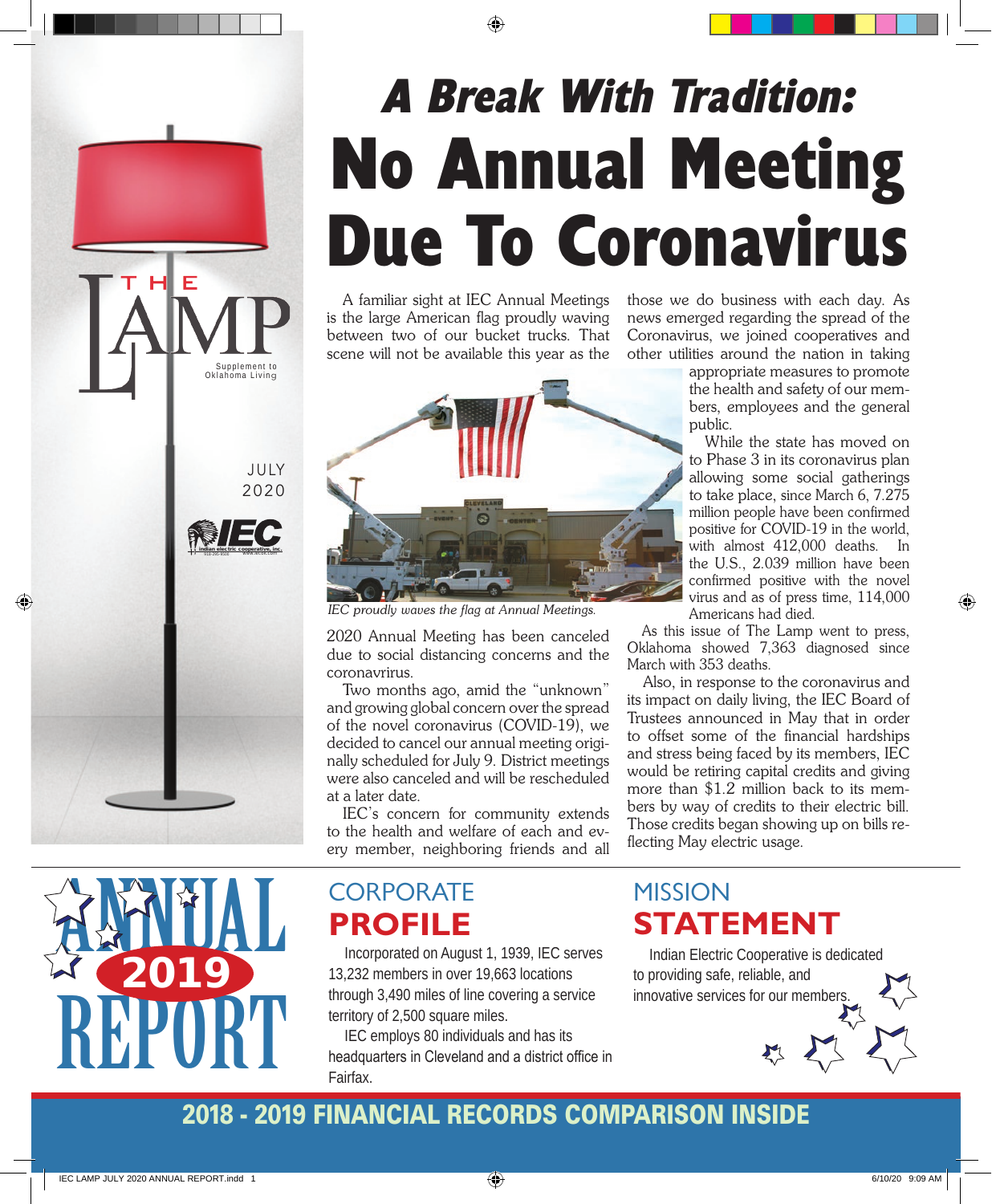

|                                             | <b>December 31, 2018</b> | December 31, 2019 |
|---------------------------------------------|--------------------------|-------------------|
| <b>OPERATING REVENUE</b>                    | \$51,375,181             | \$50,433,265      |
| <b>OPERATING EXPENSES</b>                   |                          |                   |
| Cost of Power                               | 32,240,137               | 31,126,377        |
| <b>Operations and Maintenance</b>           | 5,302,456                | 5,988,181         |
| Consumer Accounts, Service and Information  | 1,768,573                | 1,741,230         |
| <b>Administrative and General</b>           | 2,294,741                | 2,636,665         |
| Depreciation and Taxes                      | 4,913,092                | 5,003,377         |
| Interest and Other Deductions               | 1,993,782                | 2,022,693         |
| <b>TOTAL OPERATING EXPENSES</b>             | \$<br>48,512,781         | \$48,518,523      |
|                                             |                          |                   |
| <b>Net Operating Margins</b>                | \$<br>2,862,400          | \$<br>1,914,742   |
| <b>Non-Operating Margins</b>                | 544,255                  | 528,270           |
|                                             |                          |                   |
| G & T Cooperative and other Capital Credits | 1,896,825                | 2,349,383         |
|                                             |                          |                   |
| <b>NET MARGINS FOR YEAR</b>                 | \$<br>5,303,480          | \$<br>4,792,395   |
|                                             |                          |                   |
| PATRONAGE CAPITAL - BEGINNING OF YEAR       | 56,622,303               | 61,055,015        |
|                                             |                          |                   |
| RETIREMENT OF CAPITAL CREDITS               | $-870,768$               | $-1,632,129$      |
|                                             |                          |                   |
| <b>PATRONAGE CAPITAL - END OF YEAR</b>      | \$<br>61,055,015         | \$<br>64,215,281  |

 I am pleased to present the 2019 financial results for Indian Electric Cooperative.The cooperative's 2019 financial statements were audited by Briscoe, Burke & Grigsby, LLP, Certified Public Accountants.

CBEW Professional Group LLP, CPA, audited the Operation Round-Up® financial records reported on page 6 of this annual report.

In the opinions, the 2019 financial statements present fairly, in all material respects, the financial position and results of operation for Indian Electric Cooperative and the IEC Foundation in conformity with generally accepted accounting principles.

Mike Spradling *Secretary, Board of Trustees*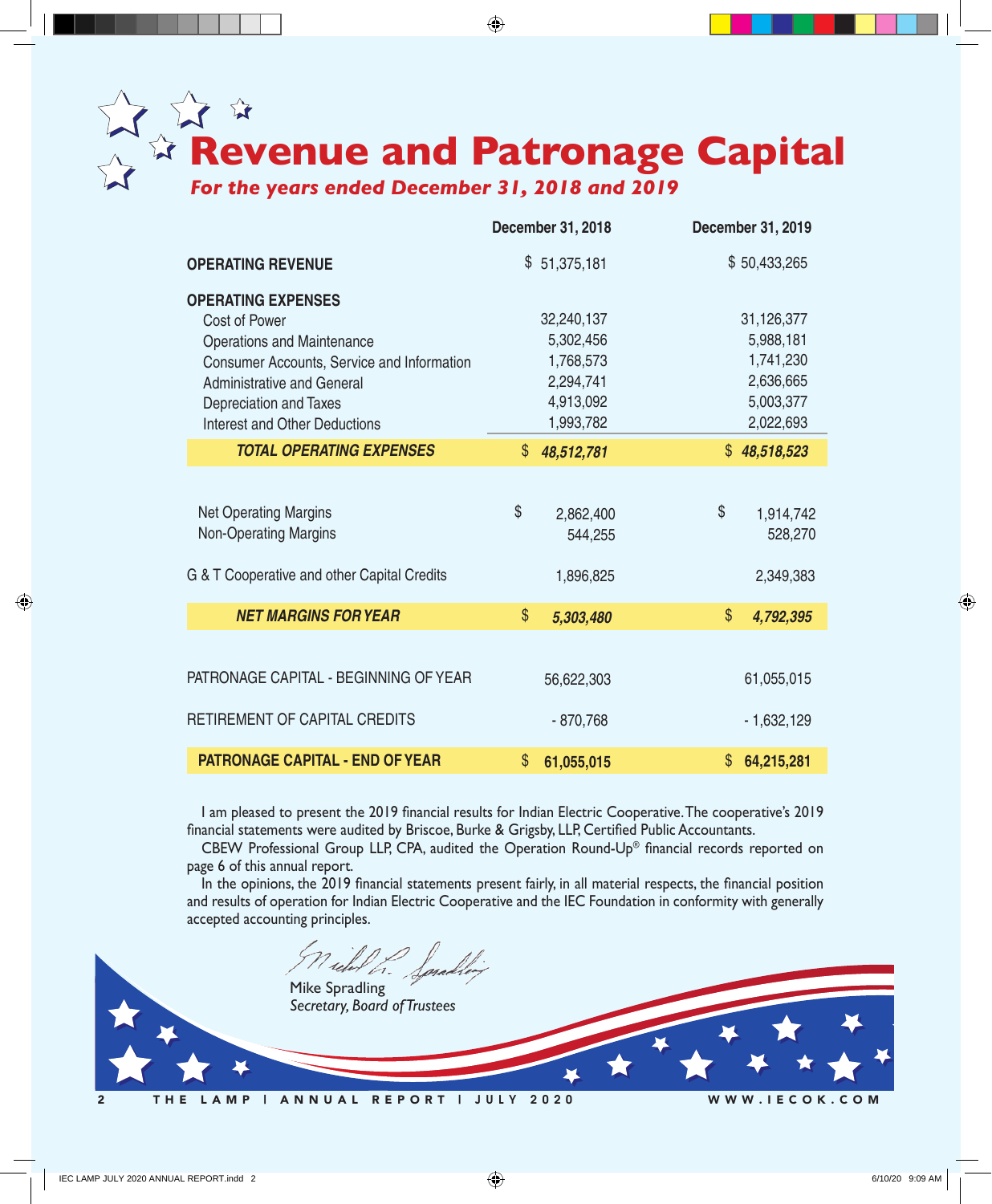

| <b>ASSETS</b>      |                                       | 2018          | 2019                       |
|--------------------|---------------------------------------|---------------|----------------------------|
|                    | <b>Electric Plant In Service</b>      | \$133,338,805 | 136,946,849<br>\$          |
|                    | <b>Less Depreciation</b>              | $-45,415,091$ | $-46,849,414$              |
|                    | <b>Net Utility Plant</b>              | 87,923,714    | 90,097,435                 |
|                    | <b>Other Property and Investments</b> | 25,834,379    | 27,753,745                 |
|                    | Cash                                  | 6,717,437     | 10,621,271                 |
|                    | Investments                           | 729,674       | 2,147,462                  |
|                    | Receivables                           | 4,905,958     | 4,610,918                  |
|                    | <b>Materials and Supplies</b>         | 440,729       | 479,171                    |
|                    | Other current and accrued assets      | 112,675       | 128,678                    |
|                    | <b>Total Current Assets</b>           | \$12,906,473  | \$17,987,500               |
|                    | <b>Deferred Debits</b>                | 1,297,511     | 986,108                    |
|                    |                                       |               |                            |
|                    | <b>TOTAL ASSETS</b>                   | \$127,962,077 | \$136,824,788              |
| <b>LIABILITIES</b> |                                       |               |                            |
|                    | Memberships                           | 649,820       | 641,780                    |
|                    | Patronage Capital                     | 61,055,015    | 64,215,281                 |
|                    | <b>Other Equities</b>                 | 3,021,856     | 5,892,279                  |
|                    | <b>Total Equities and Margins</b>     | \$64,726,691  | 70,749,340<br>$\mathbb{S}$ |
|                    | Long-term Liabilities                 | 51,637,614    | 54,871,704                 |
|                    | <b>Current Liabilities</b>            | 11,257,630    | 10,799,427                 |
|                    | <b>Deferred Credits</b>               | 340,142       | 404,317                    |